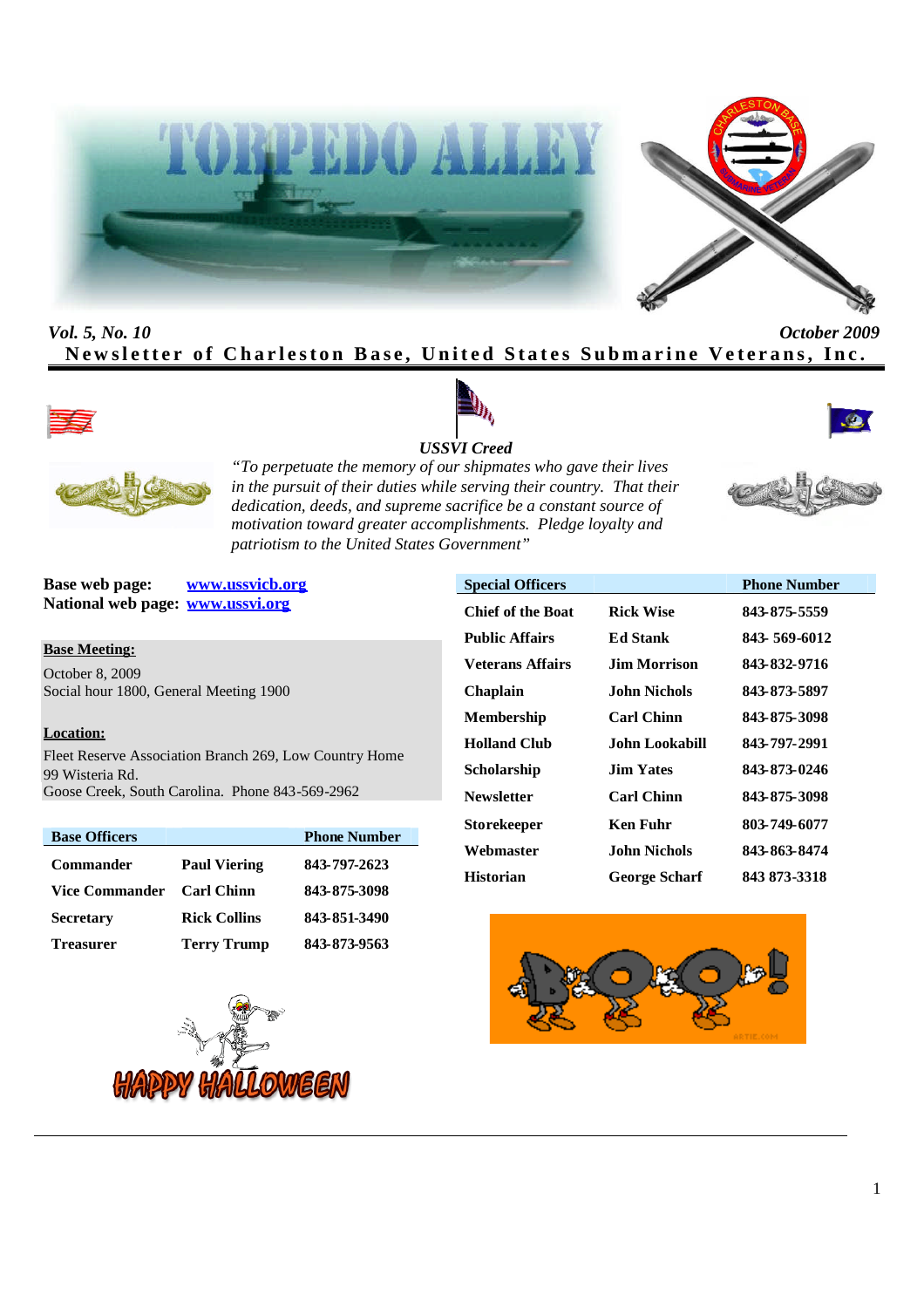# **Minutes of the September 2009 meeting**

Attendance for the September 10, 2009 meeting was 113

**Opening Ceremony:** Acting Base Commander called the meeting to order. A Quorum was present and the meeting was commenced at 1900.

The Edward Jones representative, Randy Myers, gave an update on our investments and answered questions about same.

**Introductions**: New people were introduced; Talmage L. Hughston YNCSS, Nathaniel Ranck, Randy Vandiver MM1SS. Welcome aboard.

**Secretary:** Secretary Rick Collins asked for a motion to approve the meeting minutes from last month. A motion was made and seconded. Minutes approved.

**Treasurer**: George Lisle gave the treasurer's report.

**Storekeeper**: No report

**Chaplain**: September Report: On September 4th, we conducted a bell tolling memorial service for Bob Finch. USSSVI Charleston Base and SubVets WWII had over 30 members mustered to give Bob a Sailor's farewell. The Navy provided a rifle team, bugler and flag folding detail. The VFW and FRA participated along with Charleston Base. The entire service was done extremely well and with great dignity.

Cards were sent as follows to:

**Richard Alfano** who is recovering from extensive back surgery.

F**amily of Carl 'Gene' Ritchie**. Gene departed on Eternal Patrol on August 15th in North Carolina. He was a retired RMC qualified in Submarines and served on the Simon Bolivar. He was not a member of Charleston Base.

**Family of Kenneth Russ 'Pappy' Cline**. Pappy departed on Eternal Patrol on August 25th in Orangeburg. He was a retired MMC qualified in Submarines and served on several boats. He was a life member of USSVI, a past member of Charleston Base and a current member of Palmetto Base.

**Family of Angelia Cleeve**. Angelia, the daughter-in-law of Richard Cleeve, a Charleston Base member, passed away on August 30th after a long illness.

**Family of Robert D. 'Bob' Finch**. Bob departed on Eternal Patrol on September 1st. He was a retired TMC qualified in Submarines. He was a member of USSVI Charleston Base.

**Family of Billy Alexander Franklin**. Billy departed on Eternal Patrol on September 4th. Billy was a Quartermaster qualified in Submarines. He qualified on the USS THORNBACK SS 418 and rode her between 1951-1958 out of SUBRON 4. He then worked at the CNSY for 28 years retiring as Shop 11 Foreman. Billy was not a member of Charleston Base.

**Sub Vets WWII**: Next meeting is at Ryan's on the 15th of Oct. Come out and join us.

The Amberjack Memorial dedication is tentatively set for Nov. 11 at Patriots Point.

**Scholarship**: We are selling raffle tickets for a framed print of the H.L. Hunley. The tickets are \$1 each or 6 for \$5. The drawing will be at the Christmas party. The print was donated and we bought a very nice frame for it. See Carl Chinn, Julian Villegas, or Rick Collins for tickets. We also have Charleston Base challenge coins.

**Public Affairs**: 1. A story has been submitted to the "American Submariner" about our donation of a flat screen TV to the Victory House in Walterboro.

2. We have Panama Jack's written story about the USS Barb's fire. If anyone wants a copy see Ed Stank.

3. Ed Stank donated \$60 from coffee cup sales to the Victory flight. Good Job.

**Webmaster**: No report

**Veteran's Affairs**: No report

**District Commander:** No report

**Fleet Reserve:** No report

**Holland Club**: John D. Hill was inducted into the Holland Club. He qualified in1943. John Lookabill has Holland Club challenge coins for sale.

**Membership**: Currently 321 members. Pay your dues!

**Little David:** No report

**Newsletter:** No report

**Base Historian**: Looking for names of Charleston Base plank owners. He has the names of the base officers but needs the list on regular members.

**After Battery**: Donated \$50 for the hog roast. I also failed to report a \$50 donation last month by the After Battery for the hog roast. The After Battery has donated \$600 to the base for our annual hog roast since last year. This is not counting the money given for the victory flight and other purposes. Good Job! \* And if you can believe it Neck says he will no longer say bad things about his nuclear trained brothers.

#### **Chief of the Boat:** No report

**Base Commander**: We will be taking donations for the Victory House like we have done in the past. We will have a list of requested items.

A motion was made and seconded for the Charleston Base to donate \$500 to the WW2 victory flight.

The FRA has special 2 for 1 membership drive. You pay 1 year and the Post pays for the 2nd.

The Christmas is the 5th of Dec. Tickets are on sale for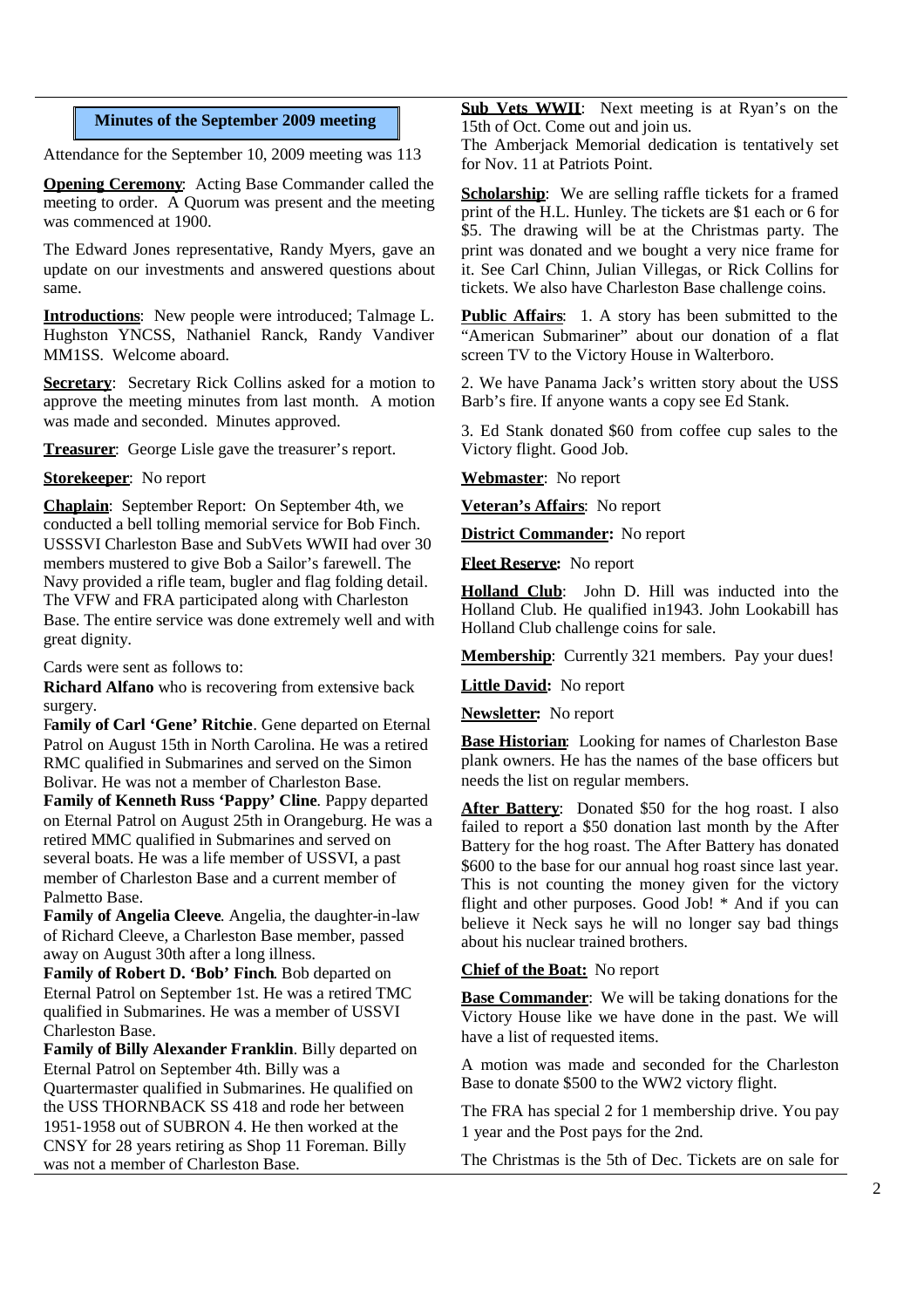**Family of Kathy Vandiver**. Kathy, the wife of Ronnie Vandiver, a Charleston Base member, passed away on September 6th.

**Ken Hutchinson**. Ken had a CT scan of his chest at the end of August. It revealed a spot on his lung which the doctor believes might be cancer. He is having more tests run.

**Ben Heber**. It was reported to me that Ben is on oxygen and is very weak.

Found out tonight:

Ben McDonald is having knee replacement on Tuesday, 15 September.

Several follow-ups were made on those who've had surgery or illnesses in the last couple of months along with the base sending additional cards.

If you know of shipmates or spouses from other bases who are having a difficult time, had surgery, etc. and would like for USSVI Charleston Base to send them a card please send their name and address to the Chaplain via email or phone call.

# **Vice Commander Report**: No report





October 8 – Regular Monthly Meeting

- October 15 -- Sub Vets of WWII Meeting, at Ryan's on 17A in Summerville; 1200
- October 24 Hog Roast at The After Battery, starts 1300, \$5 each



members \$15 and significant others and \$20 for other guest.

**Nuclear Historian**: Went to the CPO selectee breakfast where I shared some wisdom.

**Old Business**: Nov. 8th we will be at the Summerville Azalea Park for the festivities as we were last Veterans Day.

**New Business**: None

## **Good Of The Order**: .

Depth Charge drawing \$314 to winner Richard Barnette who donated \$100 back to scholarship fund. Thanks Richard!

The Base Commander adjourned meeting at 2000.



*"Don't tell mom I'm a submariner, she thinks I play piano in a whorehouse."*

# **October Submarines Lost:**

| SS 238 | October 11, 1943 |
|--------|------------------|
| SS 248 | October 12, 1943 |
| SS 197 | October 3, 1944  |
| SS 294 | October 17, 1944 |
| SS 227 | October 24, 1944 |
| SS 314 | October 24, 1944 |
| SS 306 | October 24, 1944 |
| SS 66  | October 11, 1923 |
|        |                  |

# The Final Patrol

*Lord, these departed shipmates with dolphins on their chest,*

*Are a part of an outfit known as the very best. Make them welcome and take them by the hand, You'll find without a doubt they were the best in all the land.*

*So, heavenly Father, add their namesto the roll, Of our departed shipmates still on patrol. Let them know that we who survive, Will always keep their memories alive.*

# **Membership Dues**

2010 membership dues are payable on 1 October 2008. You can pay anytime. Let's make this easy and everyone pay on time or early! If you're not sure what you owe, contact Carl Chinn at carlc@sc.rr.com or 875-3098. There will be a list at the meetings starting in July.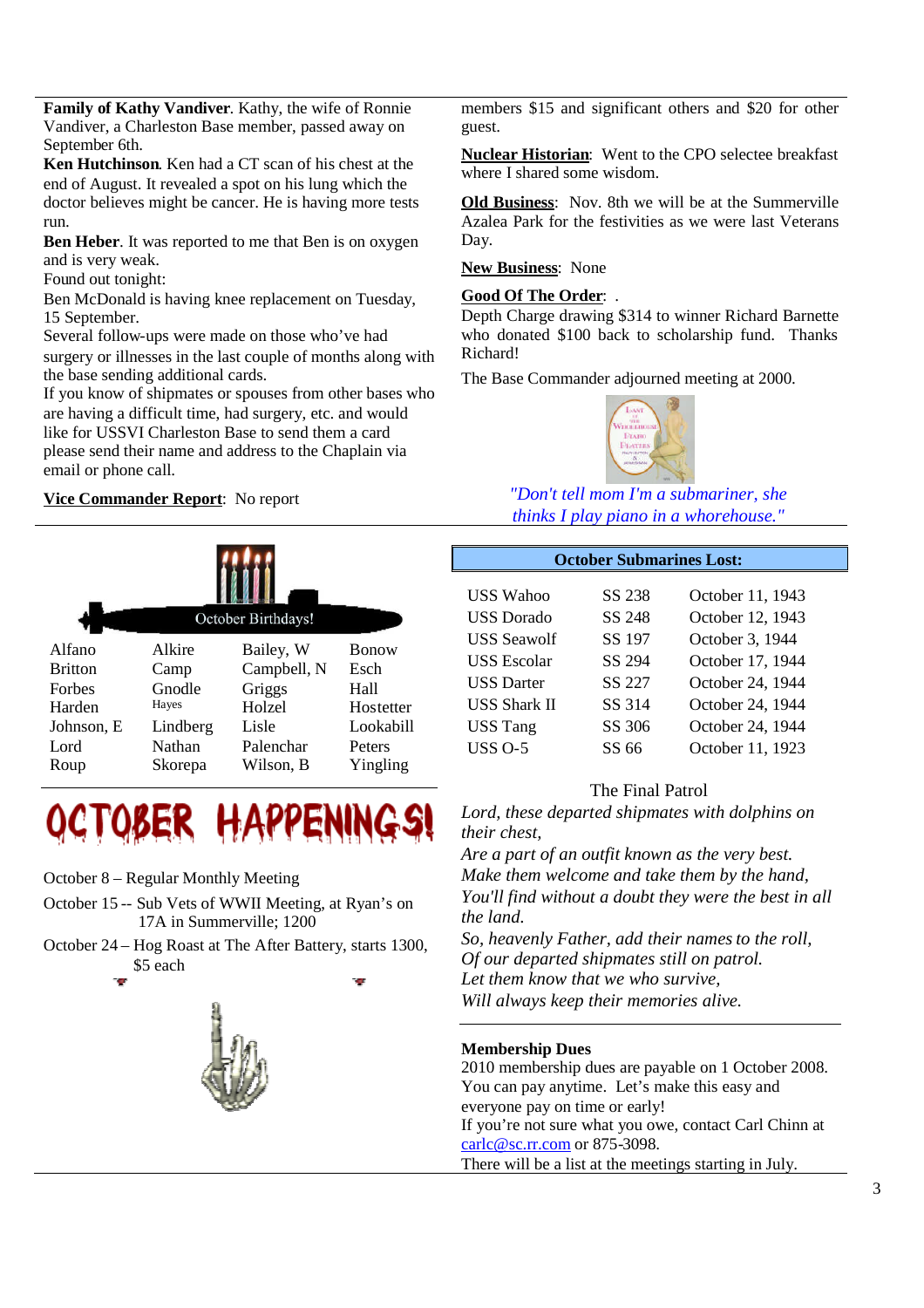#### **2009 Distinguished Submariner Award**



This year's recipient of this Charleston Base award is BMC(SS), Ret. Jack W. Stevenson.

As everyone is aware, Jack moved to Colorado and is living in Palisade, a small town near Grand Juction on the western slope. His son, Jack Jr., and family live nearby in Gunnison, Colorado.

The members of USSVI Thunder Mountain Base, led by base commander Terry Heers, were gracious enough to present Jack's award on Saturday, September 26, 2009, at a base luncheon and memorial service. A quote from Terry: "We had Jack at our Luncheon & Memorial on Saturday and had a great time with him. He's like a living history book."



"Congratulations Jack!"

## **New War Game Examines Future Undersea Warfare Concepts**

The Navy has begun a new war game series that focuses on developing concepts for the use of autonomous systems and conducting warfare in the undersea environment, according to the office of the chief of naval operations.

The CNO's 2010 Guidance, released earlier this month, discussed the Title 10 war game series and noted that the service had conducted a war game known as "Leveraging



#### **Hog Roast**

The Charleston Base annual hog roast will be held on October 24, starting at 1300. \$5.00 each, pay at the gate.

Cole Slaw and Baked Beans provided. Please bring a side dish or dessert to share with all.



**Annual Christmas Party**



The Charleston Base Christmas Party will be on 5 December 2009. It will be held at the same location as the past 3 years; *Gatherings* in beautiful downtown Dorchester, SC.



Same rules as always… you must have a ticket to attend and THERE WILL BE NO TICKET SALES AT THE DOOR!

Cocktails at 1700, Dinner at 1830 Dress is not prescribed, come comfortable, as you desire. Coat and tie, slacks and shirt, etc.

Tickets will be available starting September meeting. *Last day to buy tickets is 12 November meeting*. Buy early! Ticket price: \$15 per person for member and spouse/girlfriend. \$20 per person for all other guests.

#### **Navy Taps Lasers for Sub-Sea Telegraph**

Communicating with submarines while they prowl the seas has been one of the longstanding challenges for the military. Now, naval researchers say they have made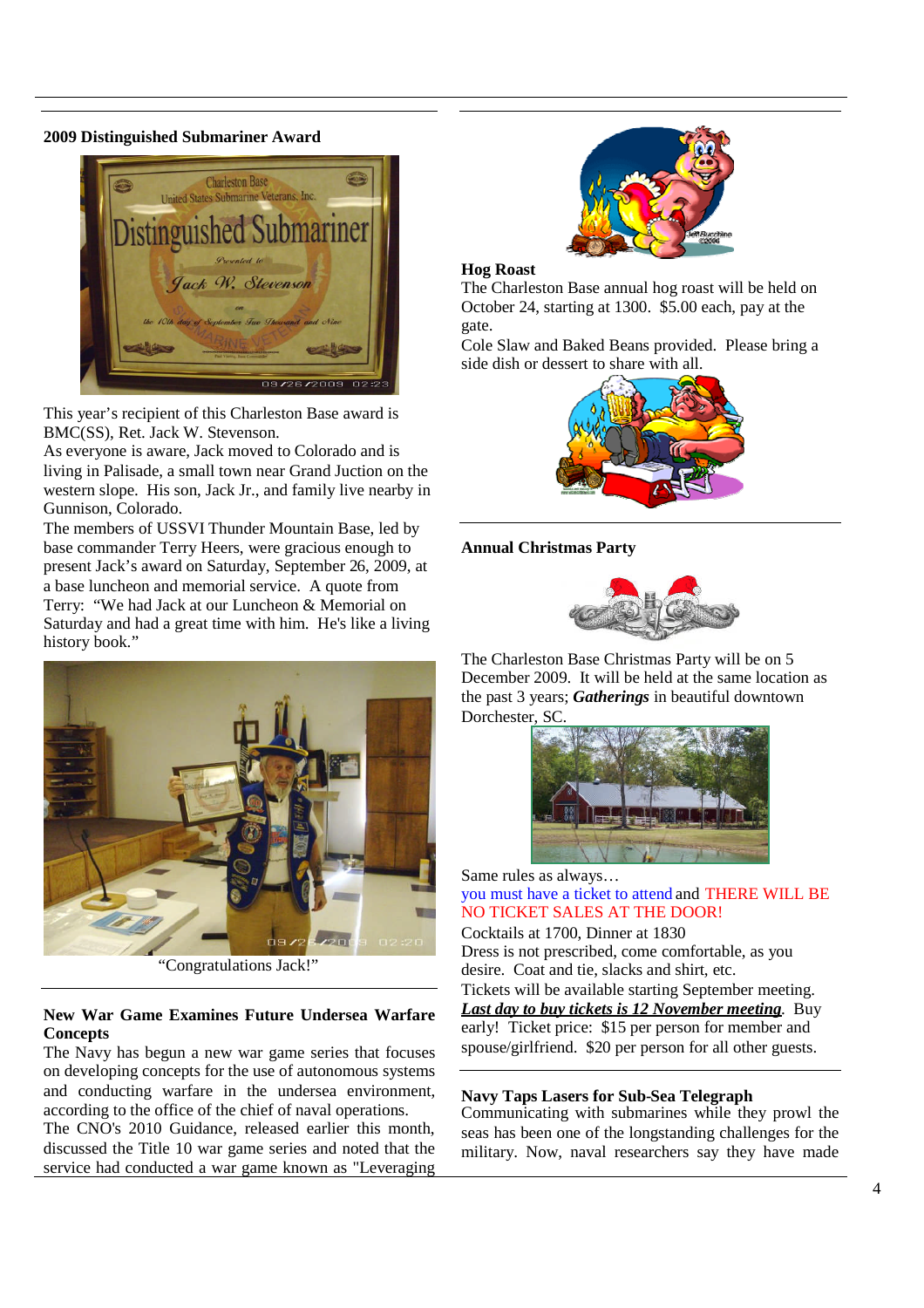the Undersea Environment" to "assess undersea capabilities and concepts." The purpose of the war game, which took place in February, is to encourage "forward thinking," said Lt. Jessica Gandy, spokeswoman for the CNO.

"Specifically, this war game explored the use of autonomous distributed systems and undersea warfare in light of current and future undersea concepts," Gandy said in an e-mail response to questions from Inside the Navy. "Recommendations and learning from this effort is helping to frame not only work in the undersea environment, but is a springboard for institutionalizing key processes used to develop concepts."

The war game was a CNO-directed "concept generation and concept development" (CGCD) event that is designed to create an environment "free from institutional bias in order to stimulate innovative and conceptual forward thinking and drive cultural change," Gandy said.

"The participants were junior officers carefully selected from across the Navy's communities and commands," she continued. "The outcomes of the war game were not intended to validate any proposed future systems, but rather drive conceptual thinking, cultural change and provide lessons for innovation in the Navy."

Those lessons will inform research and development and future Title 10 war games, she said.

The Leveraging the Undersea Environment war game was "somewhat of a departure" from traditional wargaming methods, Gandy said.

"It was part of a pilot for the CNO's CGCD program," she said. "The Navy expects to do more of these innovation war games."

# **Country's First Submarine Fully Operational By Mid October**

KUALA LUMPUR, Tues: KD Tunku Abdul Rahman (KD TAR), the country's first submarine, will be in full operation by the middle of next month, Royal Malaysian Navy (RMN) Chief Admiral Tan Sri Abdul Aziz Jaafar said today.

He said the navy would also propose some incentives for the submarine crew to the Armed Forces Council.

Among the incentives was to double the service tenure of all the KD TAR crew after retirement, besides several benefits similar to those offered by the submarine forces of other countries.

"When the crew members retire after 10 years, they will be recognised as having served the RMN for 2O years," he told reporters after opening the KD Sri Gombak Administration Centre here today.

Abdul Aziz said the crew would also need time to be with their families and get use to the submarine before it starts full operation.

KD TAR is expected to be at the Teluk Sepanggar base in Sabah on Thursday.

headway on an innovative way to use undersea laser that could be used to communicate with submarines.

The idea is to use lasers beams to create sound through mini-explosions. "One of the peculiar effects of highintensity laser beams is that they can actually focus themselves when passing through some materials, like water," reports the BBC. "As the laser focuses, it rips electrons off water molecules, which then become superheated and create a powerful 'pop'."

The "pop," according to naval researchers, is actually an explosion of steam creating a 220 dB sound pulse. The laser pulses could originate from either a submarine under the water or an aircraft above.

During the Cold War, communicating with submerged submarines was critical in case of a nuclear exchange. Radio waves don't propagate well through sea water, so scientists looked to other methods, like very low frequency and extremely low frequency radio waves. The idea is to pass on messages to submarines, without the need for them to surface (and thus potentially giving away their location). Although this requirement is not as critical as it once was, the U.S. Navy clearly remains interested in the underwater communications challenge.

### **TRICARE PRIME Update 06**

If you are enrolled in Tricare Prime at an MTF and live at least 30 minute drive from the MTF you should have received, or will be receiving soon, a letter from the MTF command concerning a travel waiver. If you want to remain enrolled in the MTF you will need to send back a form saying you wish to waive the Tricare Prime distance requirement that all enrollees live within a 30 minute drive of the Primary Care Provider (PCP). If you don't get a waiver you will need either to be assigned a PCP in the civilian network (if possible), move into the allowed Tricare Prime distance requirement, or disenroll from Prime and start using Tricare Standard/TFL. Only approximately 30% of enrollees who have been sent the waiver letter have replied. If you have received a letter you need to answer it (whatever the answer is). If you have not received one and live at least 30 minutes driving time from your PCP make sure to call your MTF and ask them for one.

### **Secnav, CNO: Women Should Serve On Subs**

Women should be allowed to serve aboard submarines, and the Navy is "moving out aggressively" to make it happen, according to the service's top civilian. "I believe women should have every opportunity to serve at sea, and that includes aboard submarines," Navy Secretary Ray Mabus said Thursday in a statement to Navy Times.

His comment comes one week after Joint Chiefs Chairman Adm. Mike Mullen told congressional lawmakers that he thought it was time to end the ban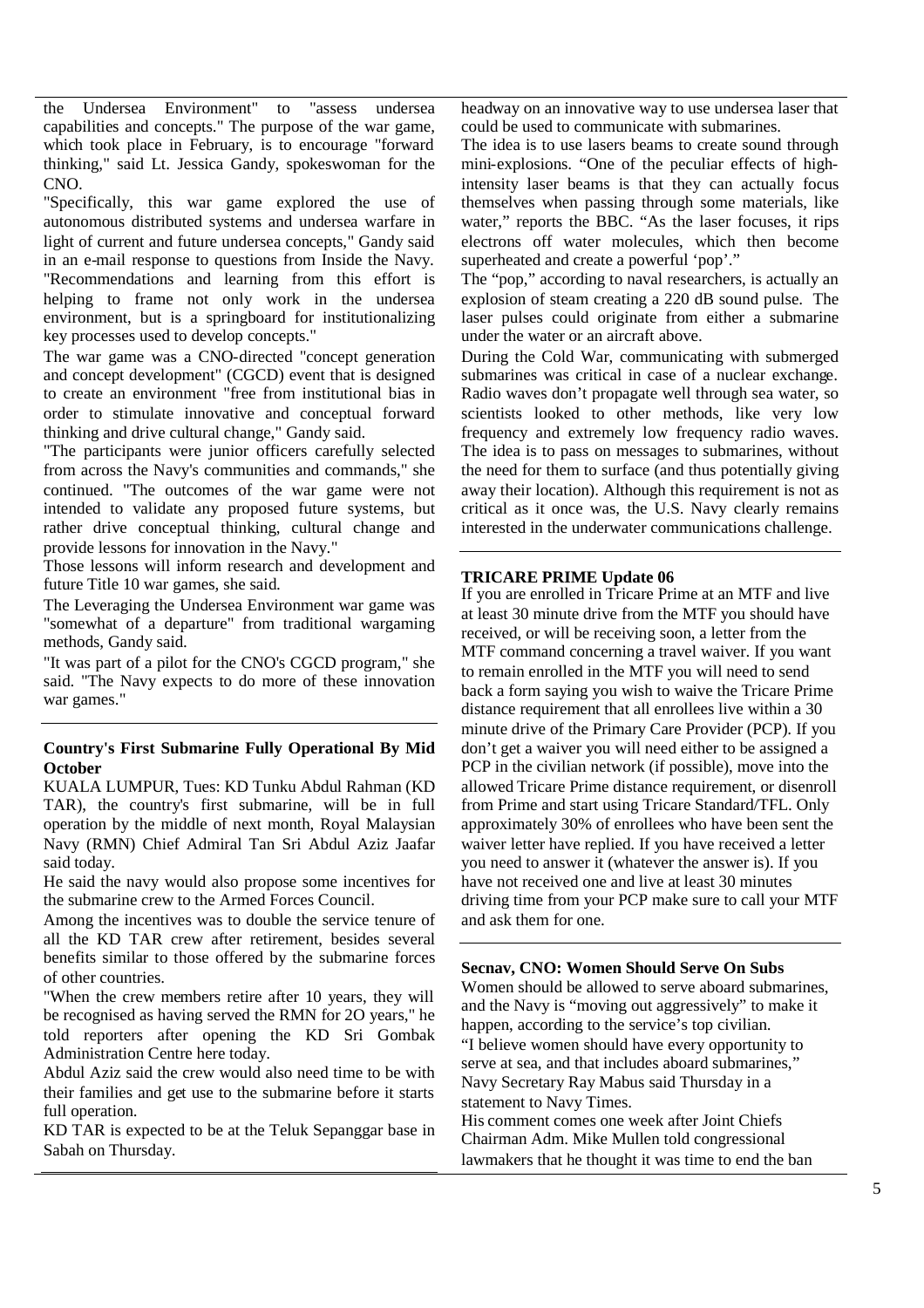#### **COLA 2010 Update 07**

Rep. Carolyn McCarthy (D-NY) introduced 8 SEP 09 legislation that, if passed, ensures retirees will receive a cost-of-living-adjustment (COLA) in 2010. Under the current guidelines, social security recipients are not scheduled to receive any COLA next year. The Social Security COLA Fix for 2010 Act (H.R.3536) will help seniors offset the rising costs that they face by providing them with a one-time \$150 payment in lieu of the Social Security COLA. Social Security COLAs are based on inflation, and since inflation did not increase in 2009, Social Security payments are expected to remain at the same levels in 2010 as they have been in 2009. While inflation may not have gone up since last year, costs for seniors, especially their healthcare costs, are increasing. According to McCarthy's office, Medicare Part B costs, for example, have gone up by an average of 7.8% over the last five years and are projected to rise in 2010 by as much as 9%. Seniors also largely live off investment income, many of which have seen staggering hits as a result of the economic downturn.

The lack of a Social Security COLA increase in 2010 would affect over 50 million individuals who receive Social Security checks, says McCormick's office. The 2010 Social Security projections represent the first year without a COLA increase since the automatic Social Security COLA adjustments began in 1975. "I have been hearing from many seniors in my district who are concerned about not getting a COLA in 2010. Seniors rely on these payments and with the increasing costs of healthcare coupled with hits to their investments, America's seniors are being shortchanged. This bill will help provide some relief to millions of Americans," said Rep. McCarthy. While most federal retirees and their survivors who receive Social Security would benefit from the bill -- if it passes -- about 200,000 federal annuitants, covered by CSRS and other systems, who are not eligible to receive Social Security benefits would not, according to the National Archive and Retired Federal Employees Association (NARFE).

# **ID CARD NUMBERS Update 03**

In response to an increasing awareness of the growing need to protect the safety of service members, retirees and their families' identity information, the Department of Defense is beginning to remove Social Security numbers from its identification cards. The removal is being done in phases as computer software is modified. Phase One is under way and involves removing the family member's number and replacing it with "XXX-XX-XXXX" on the card. The sponsor's number will remain visible for now. Phase Two involves removing all printed Social Security numbers beginning later this year. Both the sponsor and cardholder numbers will be replaced with "XXX-XX-XXXX." Phase Three, set to begin in 2012, will involve

#### against women on submarines.

Mullen's successor, Chief of Naval Operations Adm. Gary Roughead, also said he is "very comfortable" addressing the crewing policy.

"There are some particular issues with integrating women into the submarine force; issues we must work through in order to achieve what is best for the Navy and our submarine force," Roughead said in a statement. "Accommodations are a factor, but not insurmountable."

Navy Times requested responses from Mabus and Roughead after Mullen called for ending the ban, which was part of submitted answers to written questions posed by the Senate Armed Services Committee. Mullen was responding to a question on women in combat and whether any policy changes are needed. He zeroed in on women serving aboard submarines. "As an advocate for improving the diversity of our force, I believe we should continue to broaden opportunities for women," Mullen wrote. "One policy I would like to see changed is the one barring their service aboard submarines."

Roughead, in his statement, stopped short of announcing any major policy changes.

"Having commanded a mixed gender surface combatant, I am very comfortable addressing integrating women into the submarine force. I am familiar with the issues as well as the value of diverse crews," he said.

"The Navy has examined the feasibility of assigning women to submarines over the years, and I have been personally engaged on this."

Roughead said the Navy must "manage the community as a whole, such as force growth and retention within a small warfare community."

"The size of the submarine force is much smaller than the surface and aviation forces and personnel management is more exacting," he continued. "This has had and will continue to have my personal attention as we work toward increasing the diversity of our Navy afloat and ashore."

Mullen, who became chairman two years ago, had shown interest in a policy change during his 2½ years as CNO, and had asked the submarine community to look at the issue, said Capt. John Kirby, Mullen's spokesman then and now.

That "look" was not complete by the time he was elevated to his present job, Kirby said, but opening the submarine community to women "is something he has maintained an interest in."

Women, who make up about 12 percent of the 1.2 million U.S. service members on active duty, are by policy excluded from traditional front-line combat jobs. But combat roles have become blurred during the wars in Afghanistan and Iraq, in which irregular warfare marked by insurgent roadside bombs and a lack of the frontlines evident in traditional warfare have brought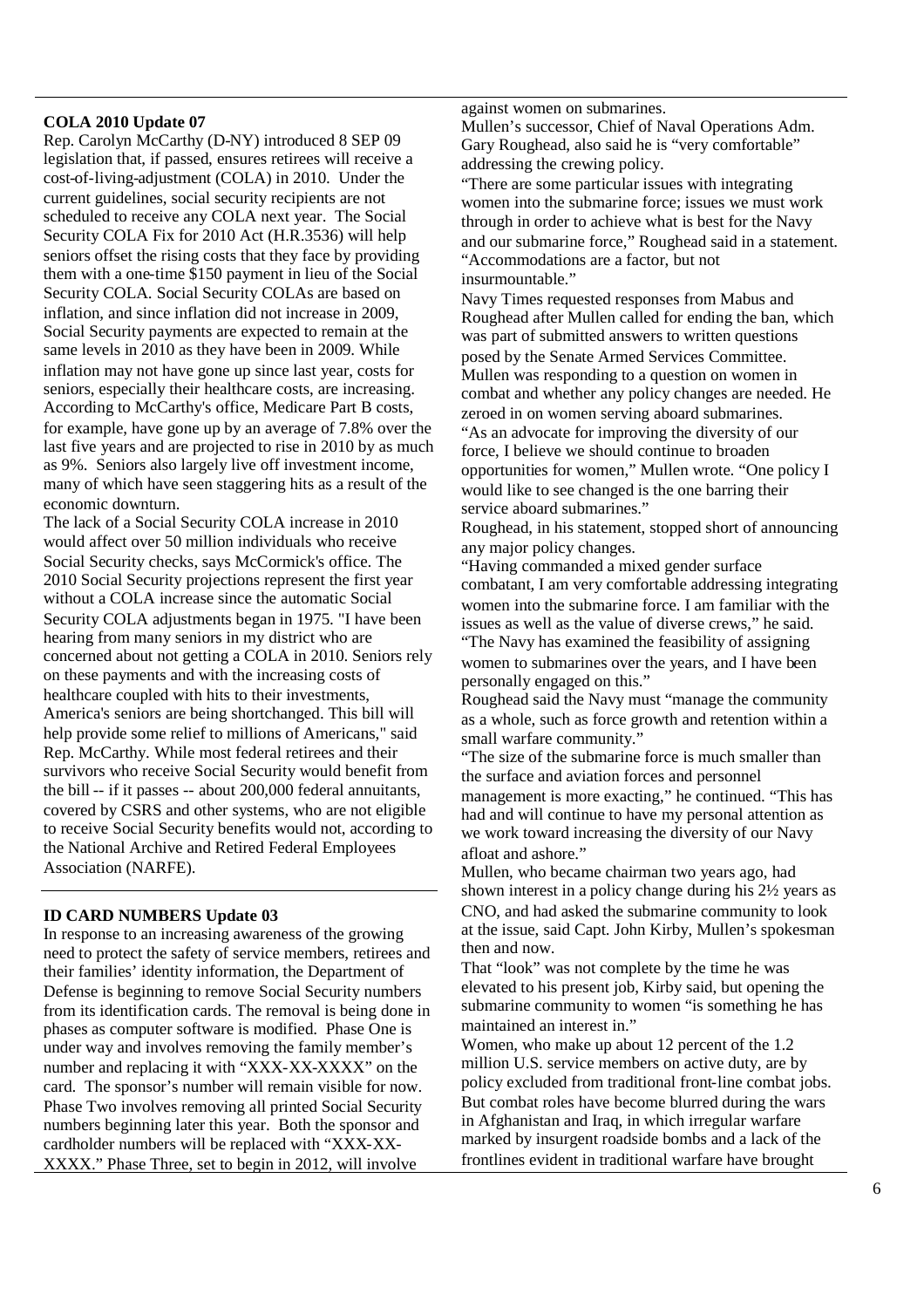removing Social Security numbers embedded in barcodes. In JAN 2010, retirees with an indefinite expiration date on their card can begin requesting a new card without a printed Social Security number. Family member ID cards will change when the cardholders' expired cards are renewed. There are more than 1,500 ID card centers worldwide. To find the nearest center, visit the RAPIDS site locator at www.dmdc.osd.mil/rsl/owa/home. People must present two forms of identification and one must be an unexpired federal- or state-issued photo ID. Specific guidance is published in the Air Force Instruction 36- 3026-IP, June 17, 2009.

## **Postal Clerks and Storekeepers Merge to Become Logistics Specialists**

The U.S. Navy Postal Clerk (PC) and Storekeeper (SK) ratings will merge Oct. 1 to form the new Logistics Specialist (LS) rating.

"This merger is a step in our efforts to define the supply enlisted workforce that will support the Navy in the twenty-first century," said Rear Adm. Mike Lyden, commander, Naval Supply Systems Command (NAVSUP) and chief of Supply Corps. "Our work processes in the future will require a more broadly trained Sailor who can provide a unique skill set to both our Navy warfighters, and the joint warfighters. By combining these two ratings, we lay the groundwork for future readiness and greatly enhance career opportunities for all Sailors in the LS rating."

According to NAVSUP Command Master Chief Jim Collins, merging these two ratings will give the PCs a viable career path, broader skill sets, and increased advancement opportunities. The LS rating will also benefit Sailors with greater diversity in both sea and shore assignments.

Chief of Naval Operations Adm. Gary Roughead approved the ratings merger on Nov. 17, 2008. Since the LS rating was approved, a new rating manual, mobile training teams, and online training programs were developed to educate PCs and SKs in their new roles as LSs.

# **Admiral Osborne Scholarship Fund**

How about helping out the scholarship fund? We are offering a Charleston Base Challenge Coin for sale. ALL proceeds go into the scholarship fund.

Coins only cost \$7 each. Available for an additional \$1 is a protective plastic capsule.

To get your coin(s) see Jim Yates, Julian Villegas or Carl Chinn.

Make sure you have one for "when you get challenged"! Buy several for great gifts!

women assigned to jobs as corpsmen, military police and other "combat enabler" jobs into harm's way, much as their combat brethren.

The Navy as of May had 7,900 female officers and 44,000 female sailors, comprising about 15 percent of officers and sailors in the 330,500-strong active component. But while women have been assigned to surface warships since 1993, they remain banned from submarine crews, naval special warfare teams and conventional riverine boat crews. Female officers and sailors can get qualified to work on nuclear reactors but are restricted to serving on nuclear-powered aircraft carriers, not on any of the Navy's 71 nuclear-powered submarines.

Submariners live in exceptionally close quarters, even taking turns sleeping in the same bunks on attack submarines. Officials have said the lack of privacy and the cost of reconfiguring subs already tightly packed with gear and crew members make it difficult to introduce female crew.

Mullen thinks those issues can be resolved. "He believes that the physical barriers … can be overcome, as they have been overcome on surface combatants," Kirby said.

#### **Mullen Wants Females on Subs**

Women should be allowed to serve aboard America's fleet of nuclear submarines, the nation's top military officer, Adm. Michael Mullen, quietly has told the Senate Armed Services Committee.

If the Navy agrees to it, this would be a huge policy change and potentially a significant expansion of career opportunities for female officers and sailors. Women have been barred by Navy policy from submarines, even as the sea service began 15 years ago to integrate females into other seagoing combat roles including aboard surface warships and in fighter jets. Mullen, former chief of naval operations and a career surface warfare officer, made his position on submarines known in written responses to questions from the committee to prepare for Mullen's confirmation hearing to serve a second two-year term as chairman of the Joint Chiefs.

"As an advocate for improving the diversity of our force, I believe we should continue to broaden opportunities for women. One policy I would like to see changed is the one barring their service aboard submarines," Mullen told senators.

Opponents of lifting the ban have argued for decades that space is at a premium on submarines. To accommodate privacy needs of females, including separate berthing and "heads" or toilet/shower facilities, would be "prohibitively expensive," Navy has argued. Watch duty, bunk management, extra supplies and incidents of fraternization and harassment would complicate submarine life, according to one study done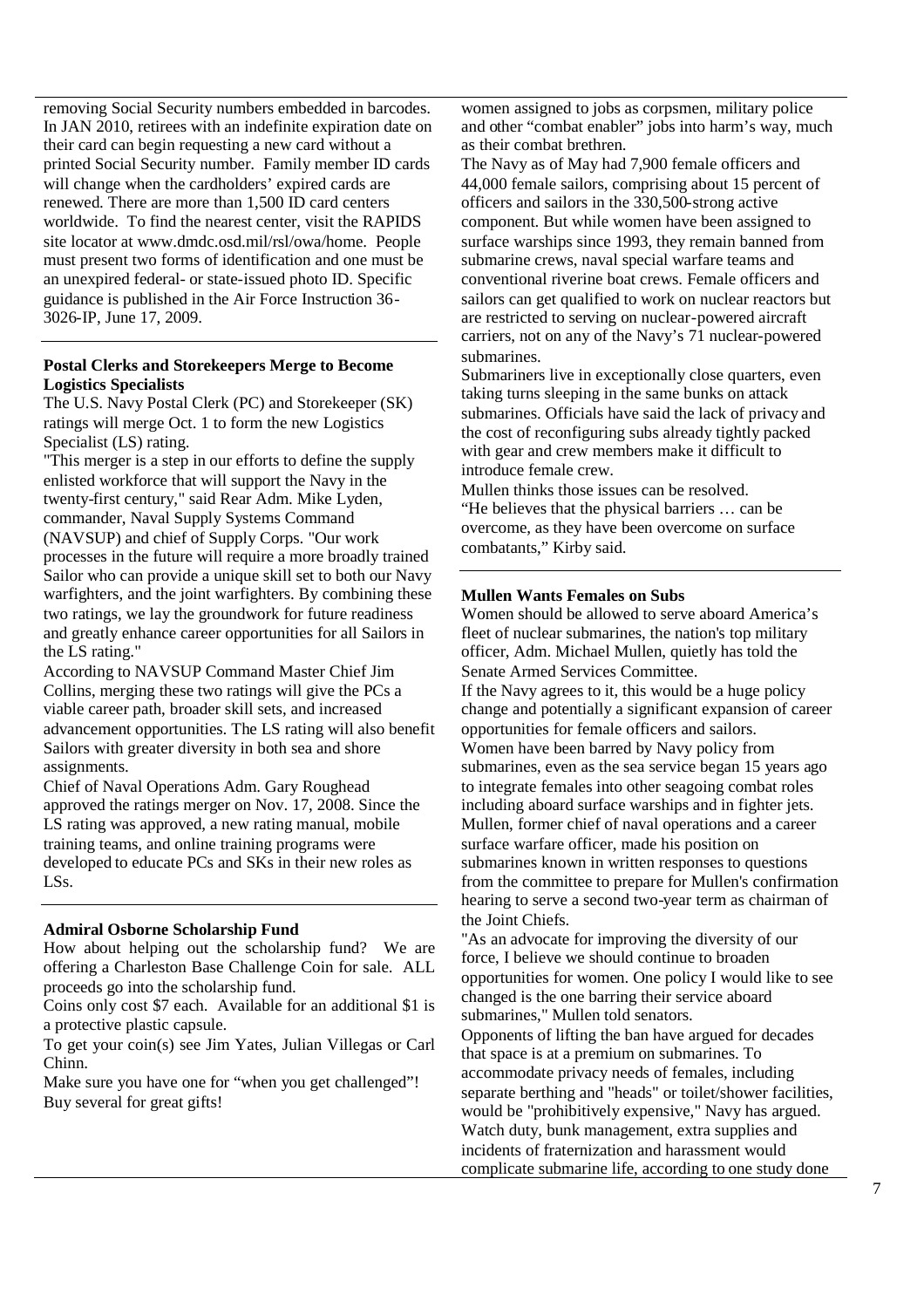

# **Underwater Lasers Change Everything**

Finally, there are lasers that can be used communicating underwater. This is done by using a laser pulse tuned to ionize water, and generate an acoustic pulse. Thus surface ships or aircraft could communicate with suitably equipped subs. This stuff is still in the lab, but given the need for underwater communications, there's lots of incentive to get it into service. If this survives development and testing, it will revolutionize submarine operations.

For years, researchers have been trying to find ways to use lasers to detect submarines, or to enable underwater communications. So far, it's been found that blue-green lasers can reach some ten meters beneath the surface, and be used for detection and communication. Not terribly useful for subs (which typically stay farther down than ten meters), although work continues on using this capability to search for bottom mines in shallow waters.

Two years ago, the U.S. Navy completed development of this system, which enabled nuclear subs to communicate with the rest of the world that, normally, could not be done until the boat came close to the surface and poked a radio antenna above the surface. The Deep Siren, or "tactical paging system", provided a practical solution to the problem of communicating with a submerged sub. The system consists of a disposable buoy that is dropped in the water, by an aircraft or over the side of a ship, in the general area (within about 90 kilometers) where the sub is believed to be. The buoy sends out an acoustic signal that U.S. subs are equipped to automatically pick up. This coded message either orders the sub to get a radio antenna above water and call home, or simply delivers a brief message. The buoy also has a satellite telephone capability, so that additional messages can be sent from anywhere, to the sub. The sub cannot send messages to the buoy (because powerful sensors are required to pick up the signals). In the past, the only way to "page" submerged subs was via a large, shore based, low frequency, transmission system. This system was less reliable than the new one, although it had a much longer range.

The navy recently successfully tested the other end of the system. To do this, the sub releases a similar buoy through its garbage chute. The buoy hovers for a while (so the sub can move away), then rises to the surface and sends its

#### for the Navy in 1994.

No senator actually raised the female submariner issue with Mullen during his Sept. 15 confirmation hearing. The focus was Afghanistan and Iraq. And Navy officials had no immediate comment on Mullen's position. Mullen'sspokesman, Navy Capt. John Kirby, said the chairman did tell Adm. Gary Roughead, current chief of naval operations, what position Mullen was going to take on women submariners in comments back to committee.

Mullen had focused some attention on this issue in the past, Kirby explained. While serving as CNO, Mullen had asked Adm. Kirkland H. Donald, director of naval nuclear propulsion, and other submarine community leaders to "take a look" at ending the ban on women in the "silent service." That review was still underway when Mullen stepped down in 2007 to become chairman and, as such, senior military adviser to the president.

Allowing women on submarines, Kirby said, "was something he always had in his mind and still believes in."

But Mullen doesn't intend to hold "meetings or discussions with the Navy on this," Kirby added. "As a former CNO, he understands the Title 10 responsibilities that the CNO has. I don't think he is keen to be too deeply involved in what is clearly the Navy's responsibility to manage the force." As to why Mullen even raised the issue, Kirby said, "He was answering a question honestly about women in combat, and that's how he really feels."

Among the dozens of written questions posed to Mullen was this: "Does the Department of Defense have sufficient flexibility under current law to make changes to assignment policy for women when needed?" Mullen answered that the department has all the flexibility it needs. But he referenced military women's "tremendous contributions to our national defense. They are an integral part of the force and are proven performers in the operational environment and under fire."

He noted too that DoD policies "fully recognize that women are assigned to units and positions that are not immune from the threats present in a combat environment. In fact, women are assigned to units and positions that may necessitate combat actions –- actions for which they are fully trained and prepared to respond and to succeed."

More than 100 U.S. service women have been killed since 2001 while serving in Iraq, Afghanistan or Kuwait.

One Capitol Hill source said he was told by a submarine community officer that the Navy had readied plans at one point to allow women to serve aboard Ohio-class strategic missile submarines. Kirby was asked if Mullen had these larger boats, nicknamed "boomers," in mind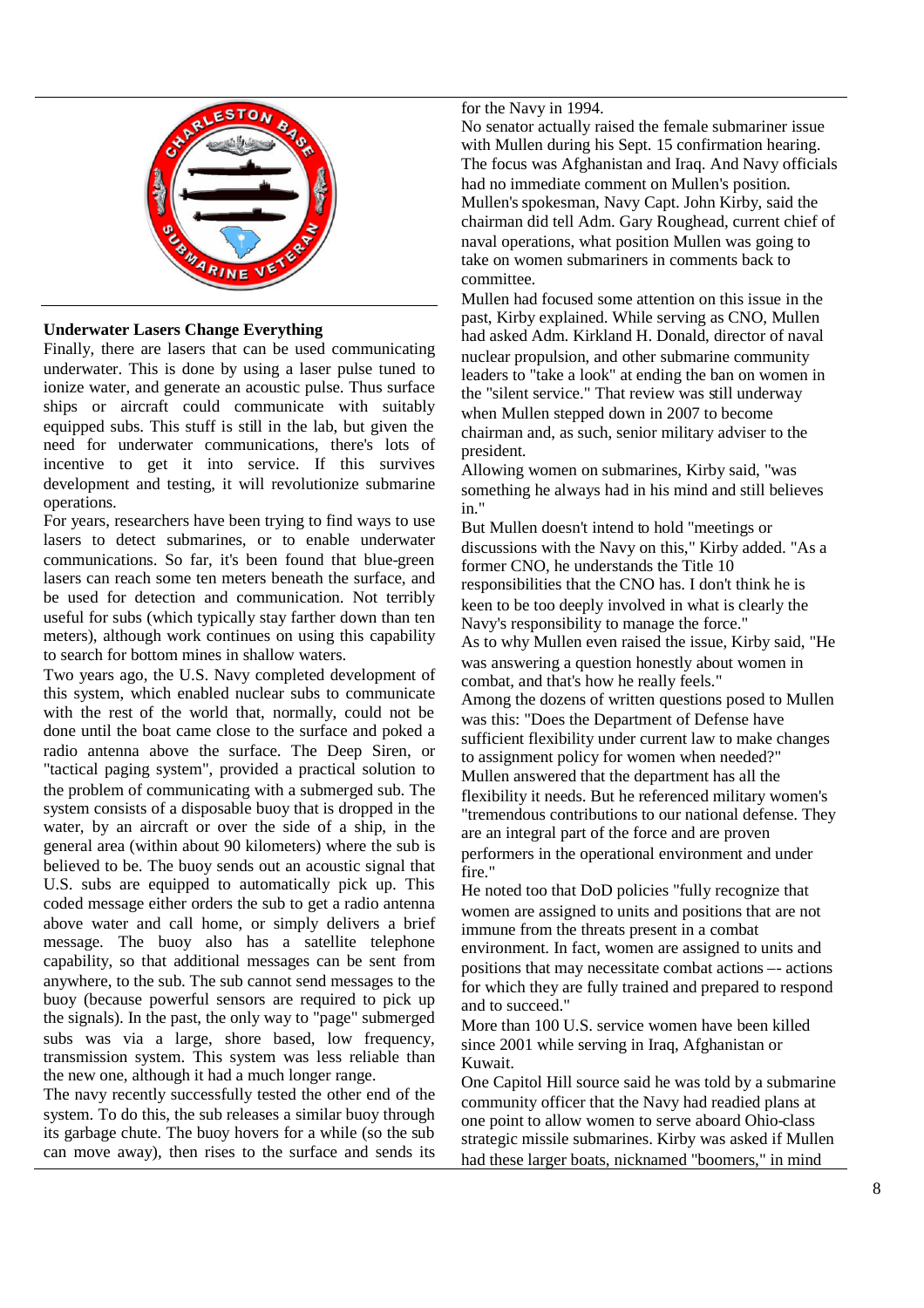messages. Thus the buoy signal will not give away the exact location of the boat. The buoy then receives messages (short ones) and uses a sonar type device to send the data acoustically, for up to 90 kilometers, to the sub. Outgoing messages, which are sent via satellite, can be longer, and even include outgoing email from the crew to family. But the acoustically transmitted messages are much shorter, and include orders from the surface ships, or anyone in the chain of command, to the sub commander.

Deep Siren can also be useful for American carrier task forces, which are usually accompanied by at least one SSN (nuclear attack sub.) Because thermal layers make underwater transmissions vary a great deal in range, the buoy sends the command messages several times to insure at least one gets through. The buoy from the sub can stay active for several days, if the sub is remaining in the area. But eventually, the buoy sinks itself.

The U.S. Navy has spent about \$10 million on Deep Siren so far, mainly to install it in some subs and test it. These tests continue, to see how reliable it would be under realistic conditions. Raytheon apparently believes the Deep Siren isn't ready for prime time yet, but for security reasons, isn't discussing what the problems are.



#### **Submariner Awarded Bronze Star for IA Service**

A submariner was awarded Bronze Star for combat operations while serving an individual augmentee during a ceremony held at Naval Submarine Base Kings Bay, Ga., Sept. 17.

Lt.j.g. Warren Bowman, who has been in the Navy for 19 years, served as an individual augmentee at Camp Hit, Iraq from September 2008-April 2009. He was an electronic warfare officer with the Joint Counter Radio Controlled Improvised Explosive Device (IED) Electronic Warfare Composition Squadron 1, Multi-National Corps-Iraq in direct support of 3rd Battalion 7th Marines and 2nd Battalion 1st Marines.

Rear Adm. Barry Bruner, commander Submarine Group 10, presented Bowman the Bronze Star on behalf of Lt. Gen. Charles Jacoby Jr., USA, commanding general Multi-National Corps-Iraq.

The narrative accompanying the award stated, Bowman

for gender integration as opposed to the smaller attack submarines.

"I don't believe he's made that distinction in his mind vet." Kirby said.

The Navy was under enormous pressure a decade ago from the Defense Advisory Committee on Women in the Services (DACOWITS) to open the submarine community to women. DACOWITS at the time was an influential 34-member advisory group to the secretary of defense.

In 1999, the Navy allowed several members of this group aboard different classes of submarines while underway. For a few days they lived aboard. But they returned to shore unconvinced that the gender ban was appropriate. That fall DACOWITS unanimously recommended that the Navy secretary and the CNO "commit to the integration of women in the submarine community and develop an implementation plan." Given that submarines are built to last 40 years, the group suggested it was unrealistic to assume women wouldn't serve aboard these platforms at some point. So, long term, the group wanted new Virginia-class attack submarines to be redesigned to accommodate mixed crews. Short term, DACOWITS wanted women assigned soon to the larger missile boats. If there were plans drafted to begin gender integration, they were shelved after the Bush administration arrived in 2001. With the Pentagon under new management, the number of DACOWITS members was cut to 15, their charter was watered down and their influence waned. Gender integration on submarines fell from the group's agenda by April 2001.

With a single sentence in a 72-page packet returned to senators, Mullen has restored and elevated the issue to new heights.

#### **Shooting Down Aircraft With Torpedoes**

Once more, developers are working on weapons that enable submerged submarines to attack aircraft overhead. There was recent successful test of the U.S. Tomahawk Capsule Launching System (TCLS) releasing a AIM-9X Sidewinder air-to-air heat seeking missile. This is all part of an effort that began during the Cold War, particularly for non-nuclear subs. While most of this work halted when the Cold War ended in 1991, it has since been resumed.

Last year, for example, Germany successfully tested launching anti-aircraft missile from a submerged submarine (U-33, a Type 212 equipped with Air Independent Propulsion). The IDAS (Interactive Defense and Attack system for Submarines) missile used is 7.6 feet long, 180mm in diameter and weighs 260 pounds. It has a 29 pound warhead and a range of at least 15 kilometers. The main targets are ASW (Anti-Submarine) helicopters and low flying ASW aircraft. Two IDAS missiles fit into a metal frame that in turn